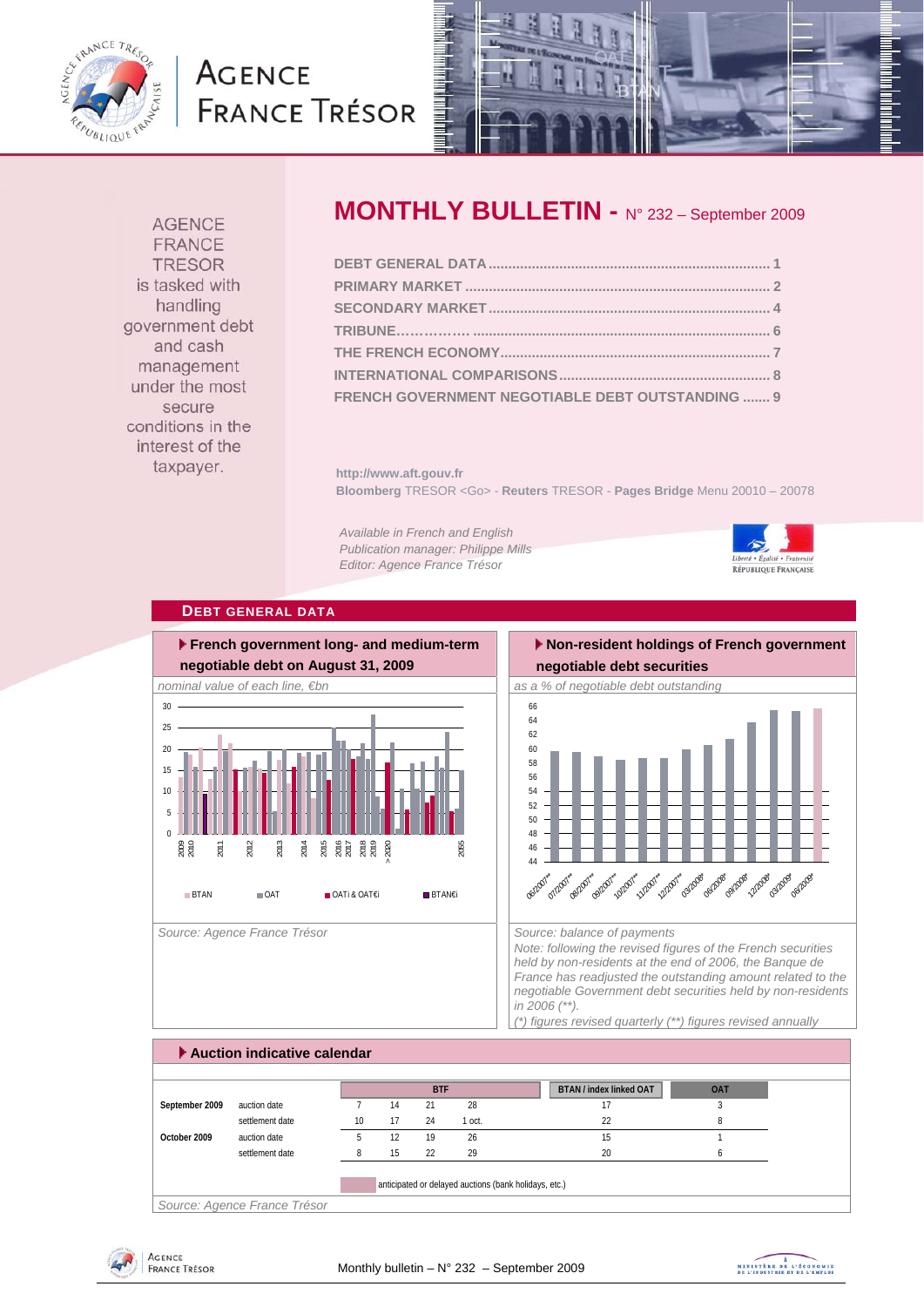### **NEWS A completely revamped information system**

The process of overhauling the Agence France Trésor (AFT) information system is scheduled for completion in 2009.

 After the release of an initial cash management module in 2008 alongside the deployment of EVCLI (the Banque de France's new account management system), the AFT is currently validating the interface allowing it to track back the cash impact of all of the Agency's trades.

 The AFT is also setting up an infocentre dedicated to its information system's cash management site. This will enable the extraction of data from our databases, providing an essential reporting tool for cash managers.

 After 8 years of work, the AFT will now have a secure, integrated information system effectively supporting its trading and cash management operations.

### **PRIMARY MARKET**

 **Long- and medium-term financing over the year on August 31, 2009** 





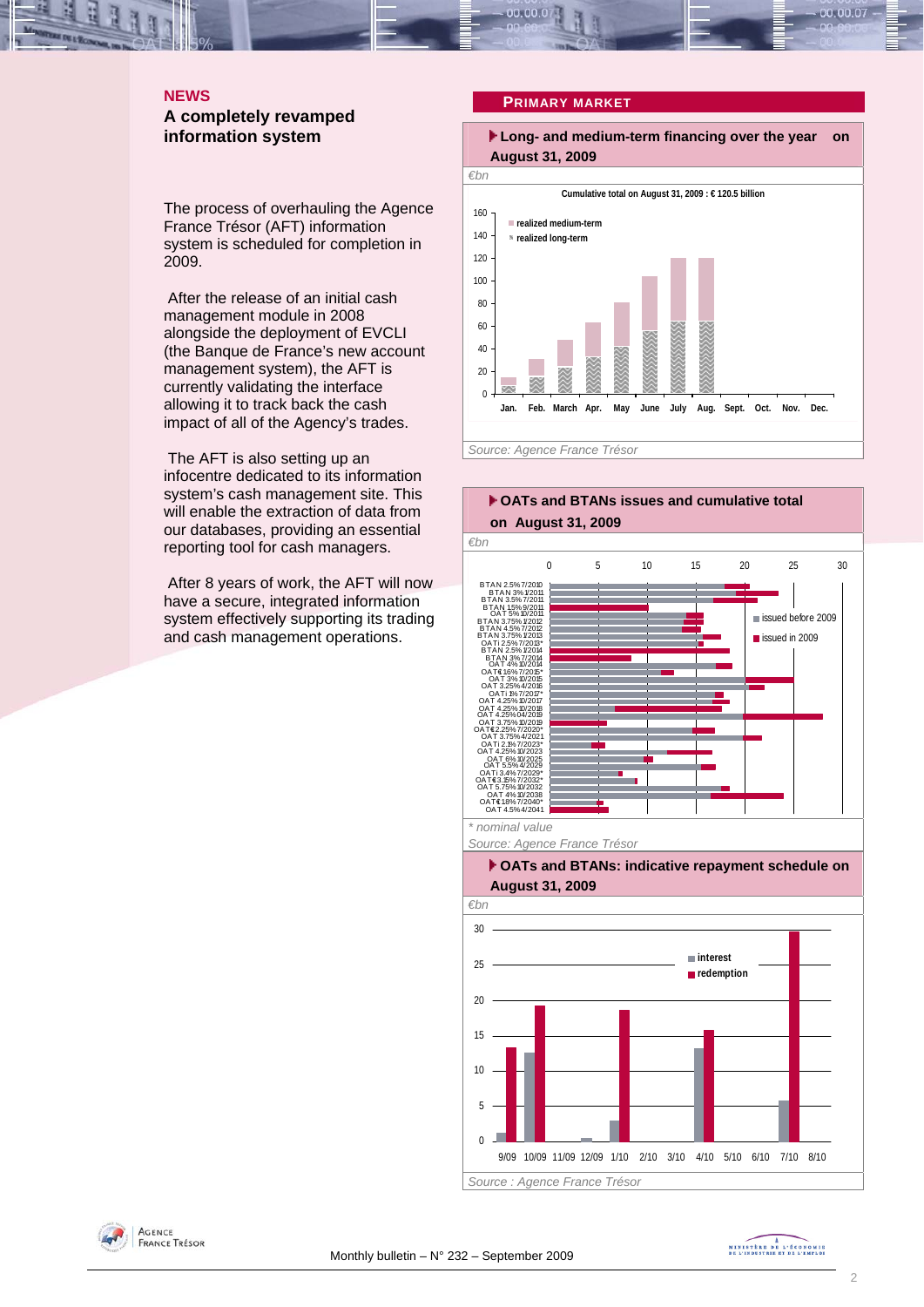**OAT and BTAN auctions – August 2009** 

## **No auction in August**

00.00.0

 *Source: Agence France Trésor* 

*€m* 

| $\epsilon$ m               |            |            |            |            |            |            |            |
|----------------------------|------------|------------|------------|------------|------------|------------|------------|
|                            | <b>BTF</b> | <b>BTF</b> | <b>BTF</b> | <b>BTF</b> | <b>BTF</b> | <b>BTF</b> | <b>BTF</b> |
|                            | 1 month    | 2 month    | 3 month    | 4 month    | 6 month    | 9 month    | 1 year     |
| <b>Auction date</b>        |            | 8/3/2009   | 8/3/2009   | 8/3/2009   |            |            | 8/3/2009   |
| Settlement date            |            | 8/6/2009   | 8/6/2009   | 8/6/2009   |            |            | 8/6/2009   |
| Maturity                   |            | 9/10/2009  | 10/29/2009 | 12/17/2009 |            |            | 7/29/2010  |
| <b>Total issued amount</b> |            | 2,006      | 4,003      | 2,002      |            |            | 1,505      |
| Weighted average rate      |            | 0,352%     | 0,397%     | 0,464%     |            |            | 0,736%     |
| <b>Auction date</b>        |            | 8/10/2009  | 8/10/2009  |            | 8/10/2009  |            | 8/10/2009  |
| Settlement date            |            | 8/13/2009  | 8/13/2009  |            | 8/13/2009  |            | 8/13/2009  |
| Maturity                   |            | 10/8/2009  | 11/12/2009 |            | 1/28/2010  |            | 7/29/2010  |
| <b>Total issued amount</b> |            | 2,098      | 4,262      |            | 2.261      |            | 2.275      |
| Weighted average rate      |            | 0,371%     | 0,409%     |            | 0,524%     |            | 0,810%     |
| <b>Auction date</b>        |            | 8/17/2009  | 8/17/2009  |            | 8/17/2009  |            | 8/17/2009  |
| Settlement date            |            | 8/20/2009  | 8/20/2009  |            | 8/20/2009  |            | 8/20/2009  |
| Maturity                   |            | 10/8/2009  | 11/12/2009 |            | 1/14/2010  |            | 7/29/2010  |
| <b>Total issued amount</b> |            | 2,639      | 4,414      |            | 1,549      |            | 2,000      |
| Weighted average rate      |            | 0.356%     | 0,391%     |            | 0.453%     |            | 0,696%     |
| <b>Auction date</b>        |            | 8/24/2009  | 8/24/2009  |            | 8/24/2009  |            | 8/24/2009  |
| Settlement date            |            | 8/27/2009  | 8/27/2009  |            | 8/27/2009  |            | 8/27/2009  |
| Maturity                   |            | 10/8/2009  | 11/26/2009 |            | 2/25/2010  |            | 7/29/2010  |
| <b>Total issued amount</b> |            | 2,721      | 4,389      |            | 2,259      |            | 2,156      |
| Weighted average rate      |            | 0,347%     | 0.386%     |            | 0.481%     |            | 0.710%     |
| <b>Auction date</b>        |            |            | 8/31/2009  |            | 8/31/2009  |            | 8/31/2009  |
| Settlement date            |            |            | 9/3/2009   |            | 9/3/2009   |            | 9/3/2009   |
| Maturity                   |            |            | 11/26/2009 |            | 2/25/2010  |            | 8/26/2010  |
| <b>Total issued amount</b> |            |            | 4,361      |            | 2,631      |            | 2,237      |
| Weighted average rate      |            |            | 0,347%     |            | 0,441%     |            | 0,693%     |



00.00.07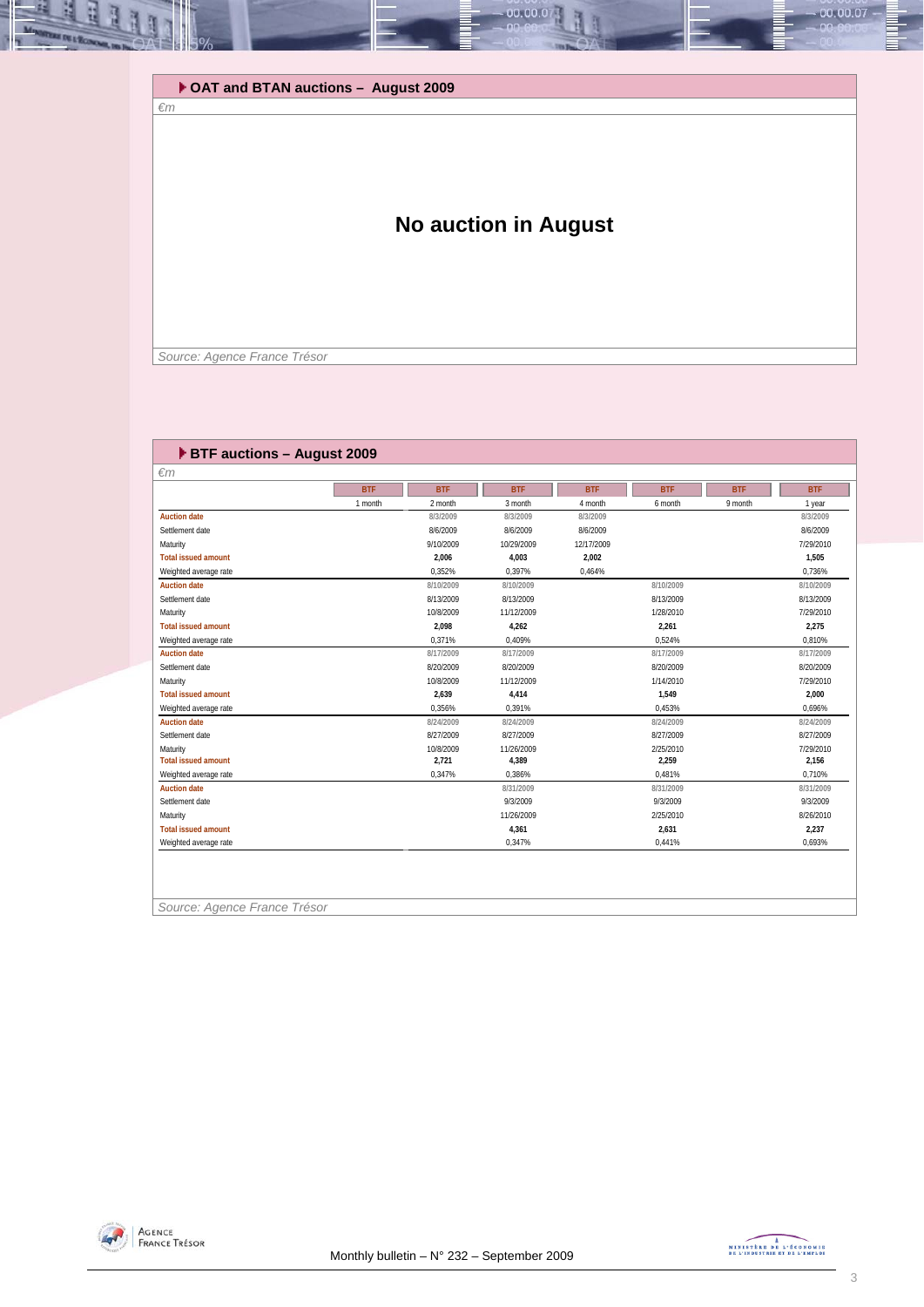

#### **SECONDARY MARKET**







*(1) difference between the yield of the OAT 4% April 2013 and the yield of the OATi 2.5% July 2013 (2) difference between the yield of the OAT 5% April 2012 and the yield of the OAT€i 3% July 2012 (3) difference between the yield of the OAT 5.5% April 2029 and the yield of the OATi 3.4% July 2029 (4) difference between the yield of the OAT 5.75% October 2032 and the yield of the OAT€i 3.15% July 2032* 

| $\blacktriangleright$ Negotiable government debt and swaps |          |          |         |          |         |         |          |             |               |
|------------------------------------------------------------|----------|----------|---------|----------|---------|---------|----------|-------------|---------------|
| $\varepsilon$ bn                                           |          |          |         |          |         |         |          |             |               |
|                                                            | end      | end      | end     | end      | end     | end     | end      | end of July | end of August |
|                                                            | 2002     | 2003     | 2004    | 2005     | 2006    | 2007    | 2008     | 2009        | 2009          |
| Negotiable government debt                                 |          |          |         |          |         |         |          |             |               |
| outstanding                                                | 717      | 788      | 833     | 877      | 877     | 921     | 1,017    | 1,115       | 1,125         |
| OAT                                                        | 478      | 512      | 552     | 593      | 610     | 641     | 681      | 704         | 704           |
| <b>BTAN</b>                                                | 151      | 167      | 184     | 189      | 200     | 202     | 198      | 217         | 217           |
| <b>BTF</b>                                                 | 88       | 109      | 97      | 95       | 66      | 78      | 138      | 194         | 204           |
| Swaps outstanding                                          | 61       | 61       | 61      | 52       | 44      | 42      | 28       | 25          | 24            |
| Average maturity of the negotiable debt                    |          |          |         |          |         |         |          |             |               |
| before swaps                                               | 5 years  | 5 years  | 6 years | 6 years  | 7 years | 7 years | 6 years  | 6 years     | 6 years       |
|                                                            | 343 days | 297 days | 79 days | 267 days | 45 days | 51 days | 292 days | 296 days    | 249 days      |
| after swaps                                                | 5 years  | 5 years  | 6 years | 6 years  | 7 years | 7 years | 6 years  | 6 years     | 6 years       |
|                                                            | 266 days | 235 days | 33 days | 228 days | 16 days | 29 days | 276 days | 282 days    | 235 days      |
|                                                            |          |          |         |          |         |         |          |             |               |
|                                                            |          |          |         |          |         |         |          |             |               |
| Source: Agence France Trésor                               |          |          |         |          |         |         |          |             |               |



MINISTRE DE L'ÉCONOMIE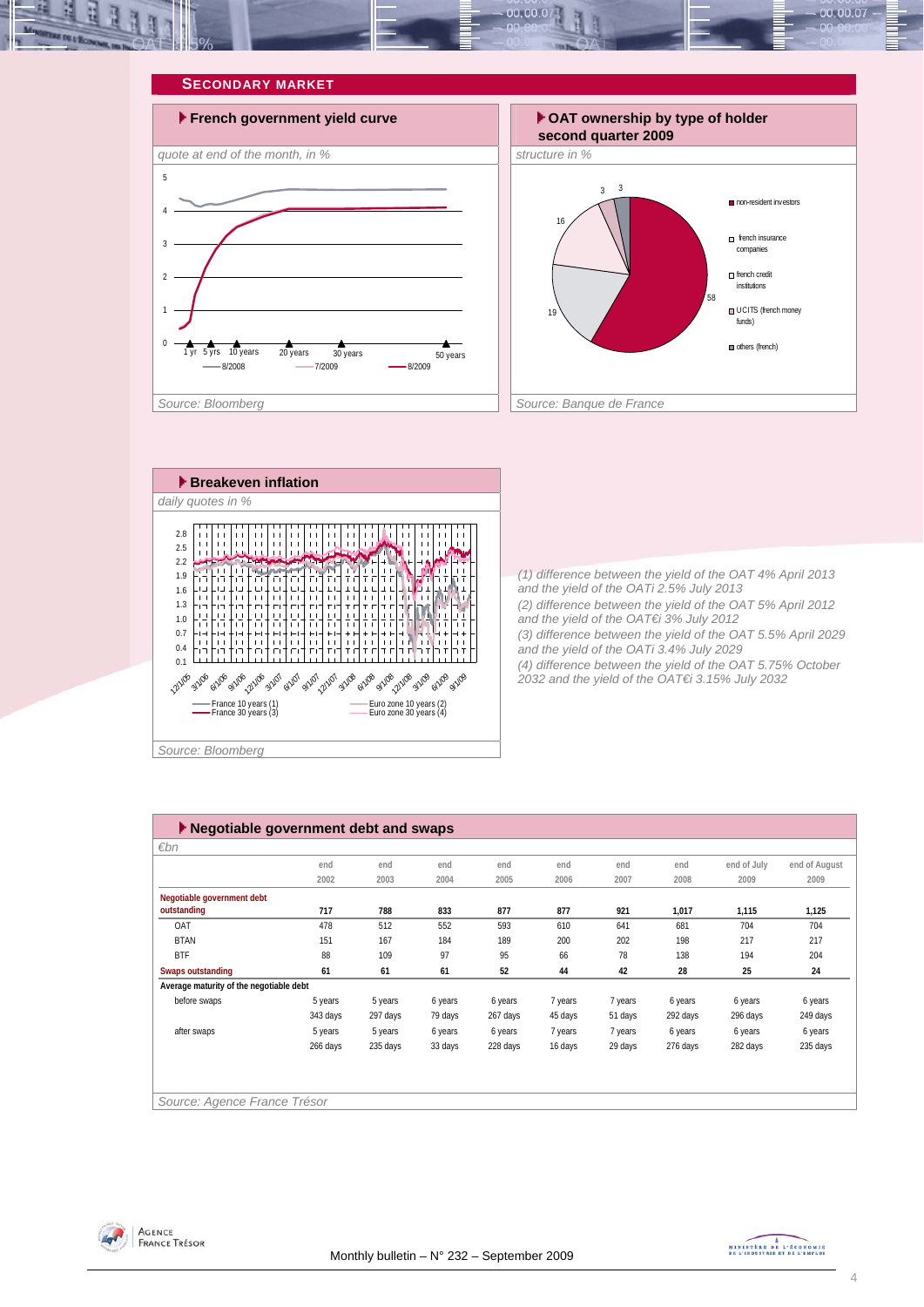

 $00.00.0$ 





*Source: Euroclear France* 



MINISTÈRE DE L'ÉCONOMIE<br>DE L'INDUSTRIE ET DE L'EMPLOI

00.00.07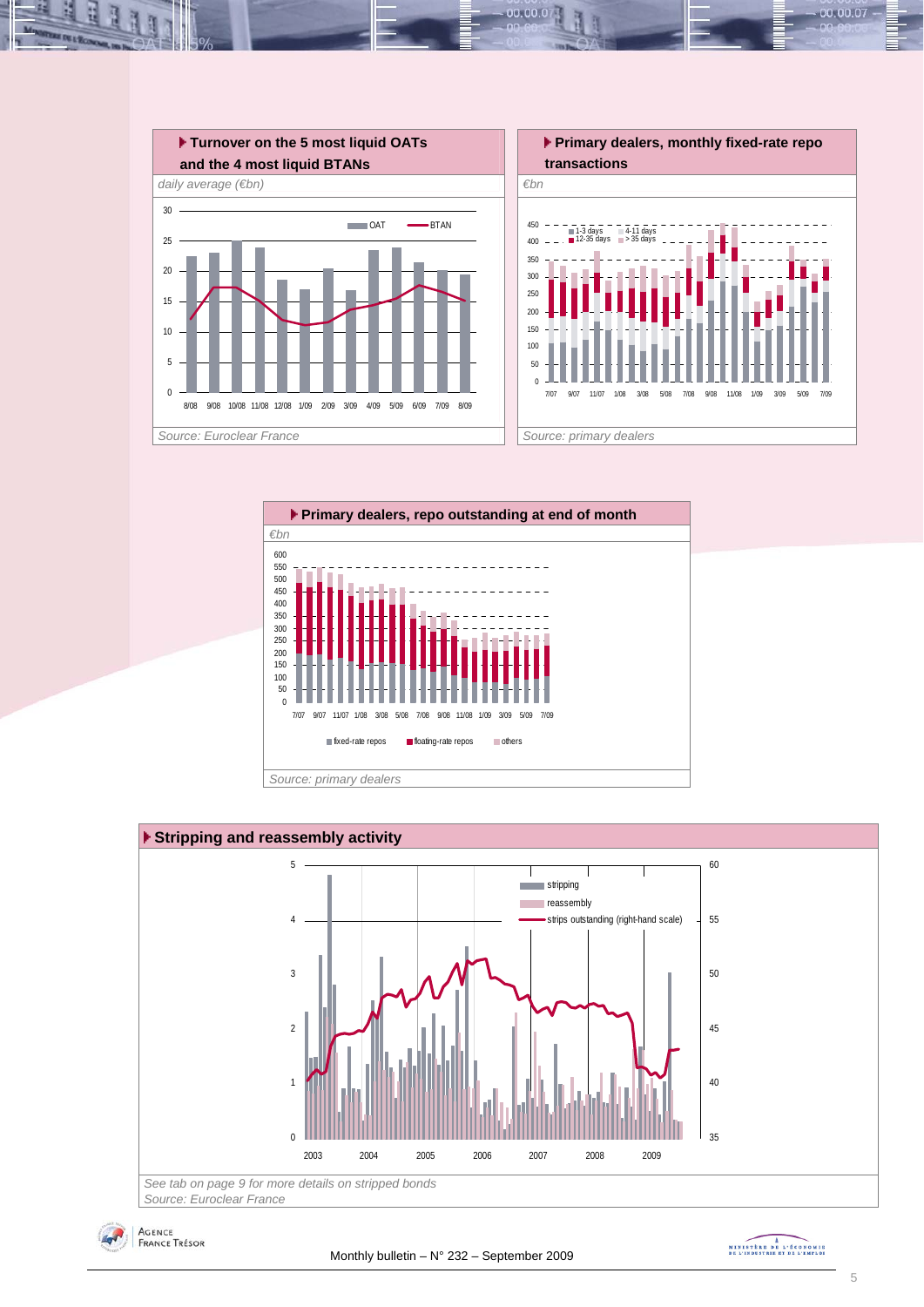

## **The surge of raw material could quickly turn into the biggest threat to the recovery**

**By Véronique Riches-Flores, Chief Economist, Head of Thematic Research, SGCIB** 

Investors did not wait to hear the death knell of the recession before massively playing the 'black gold' card. A ruling out of the worst-case scenario, that of a worldwide systemic crisis, was all that was needed to swing open the doors to an exceptional increase in prices from mid-March. The wager was certainly not the most risky, in particular after the implementation of the set of rescue measures by governments and central banks to support the global economy. And even if the recovery will probably be characterized by a lacklustre and fundamentally unbalanced growth, with a dearth of world trade in manufactured goods, but certainly greedy in terms of commodities.



Not only did the structural catch-up of emerging countries avoid being jeopardised by the recession, but the change of tack adopted by many authorities to make up for losses on the export front suggests that the catch-up is actually likely to gather pace. Massive infrastructure development programmes and a surge in the Chinese auto market are guarantees of a genuine return of strong demand for commodities, which will combine with the structural increase in the needs of an economy in the throes of transition.

The surge in commodity prices, which confirms the end of the recession, has taken a breather since mid-August after an upward trend maybe too rapid. The surge in prices could quickly turn into the biggest threat to the recovery, in particular putting a serious dent in household consumption.

The collapse in inflation had acted as a very effective shield for consumers during the recession, up to now fully offsetting the loss in revenues linked to falling employment. Paradoxically, at the height of the crisis, this shield gave household confidence a boost. The anticipated pick-up in inflation from this autumn, on the back of a reversal of base effects on energy prices already constitutes a threat for consumer prospects over the coming quarters. If, as our specialists forecast, these trends are to be amplified by a further surge in energy prices as well as by higher agricultural raw material prices, the situation would soon become critical again for purchasing power and therefore consumer spending.

Would such a risk be sufficient to hold back further pressure on prices? Nothing is less certain, as the outlook for household consumption appears to have a reduced influence on the demand outlook for commodities which, above all, seems today driven by increases in government infrastructure programmes, from China in particular.

*NB: this Agence France Trésor forum offers economists an opportunity to express their personal opinion. Thus, the above article strictly reflects the author's view, and should not be construed as expressing the viewpoints of Agence France Trésor or the Ministry of the Economy, Industry and Employment.* 

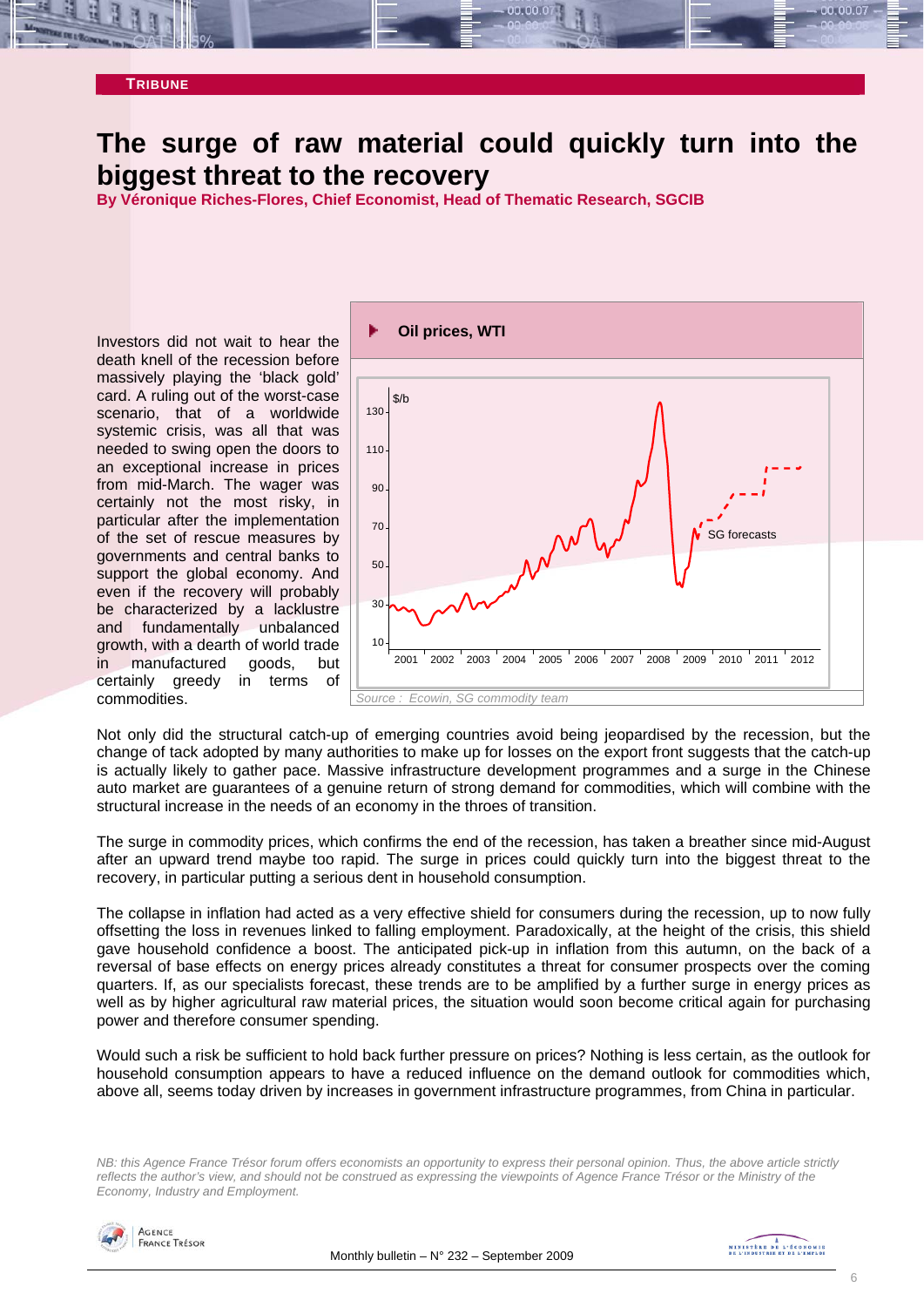

### **THE FRENCH ECONOMY**

| Macro-economic forecast      |        |        |        |  |  |  |  |
|------------------------------|--------|--------|--------|--|--|--|--|
| Real growth rate as a %      |        |        |        |  |  |  |  |
|                              | 2008   | 2009   | 2010   |  |  |  |  |
| French GDP                   | 0.4    | $-3.0$ | 0.5    |  |  |  |  |
| Household consumption        | 1,1    | 0.3    | 0,7    |  |  |  |  |
| <b>Business investment</b>   | 2,6    | $-9.4$ | $-1,2$ |  |  |  |  |
| Exports                      | $-0.2$ | $-9.8$ | $-0.9$ |  |  |  |  |
| Imports                      | 0.8    | $-7.5$ | 0.6    |  |  |  |  |
| Consumer prices              | 2.8    | 0.4    | 1.2    |  |  |  |  |
| (on an annual average basis) |        |        |        |  |  |  |  |
|                              |        |        |        |  |  |  |  |

#### **Execent economic indicators**

| Industrial output*, year-on-year       | $-13.0%$      | 7/2009     |
|----------------------------------------|---------------|------------|
| Household consumption*, year-on-year   | 1.2%          | 6/2009     |
| Unemployment rate (ILO)                | 9.1%          | 6/2009     |
| Consumer prices, year-on-year          |               |            |
| all items                              | $-0.2%$       | 8/2009     |
| all items excluding tobacco            | $-0.2%$       | 8/2009     |
| Trade balance, fob-fob, sa             | $-1.3$ FUR bn | 7/2009     |
| п<br>u                                 | $-3.5$ FUR bn | 6/2009     |
| Current account balance, sa            | $-1.2$ FUR bn | 7/2009     |
| u<br>п                                 | $-3.3$ FUR bn | 6/2009     |
| 10-year constant maturity rate (TEC10) | 3.51%         | 08/31/2009 |
| 3-month interest rate (Euribor)        | 0.821%        | 08/31/2009 |
| FUR/USD                                | 1.4272        | 08/31/2009 |
| FUR / JPY                              | 133.10        | 08/31/2009 |
| *manufactured goods -                  |               |            |

Source: Ministry of the Economy, Industry and Employment

*Source: Insee; Ministry of the Economy, Industry and Employment; Banque de France* 







| €bn      |          |                   |          |                                                                                                                   |  |  |  |  |  |  |
|----------|----------|-------------------|----------|-------------------------------------------------------------------------------------------------------------------|--|--|--|--|--|--|
|          |          | end of July level |          |                                                                                                                   |  |  |  |  |  |  |
| 2007     | 2008     | 2007              | 2008     | 2009                                                                                                              |  |  |  |  |  |  |
|          |          |                   |          |                                                                                                                   |  |  |  |  |  |  |
| $-38,19$ | $-56.99$ | $-29.66$          | $-29,44$ | $-81,48$                                                                                                          |  |  |  |  |  |  |
| 299,22   | 291,12   | 172,94            | 174,95   | 133,76                                                                                                            |  |  |  |  |  |  |
| 337,41   | 348,11   | 202,60            | 204,39   | 215,25                                                                                                            |  |  |  |  |  |  |
|          |          |                   |          |                                                                                                                   |  |  |  |  |  |  |
| $-0,21$  | 0,40     | $-18,33$          | $-21,95$ | $-27,54$                                                                                                          |  |  |  |  |  |  |
|          |          |                   |          |                                                                                                                   |  |  |  |  |  |  |
| $-38.40$ | $-56.59$ | $-47.99$          | $-51.39$ | $-109.02$                                                                                                         |  |  |  |  |  |  |
|          |          |                   |          |                                                                                                                   |  |  |  |  |  |  |
|          |          |                   |          |                                                                                                                   |  |  |  |  |  |  |
|          |          |                   |          |                                                                                                                   |  |  |  |  |  |  |
|          |          |                   |          |                                                                                                                   |  |  |  |  |  |  |
|          |          |                   |          | Source: Ministry of the Budget, Public Accounts and the Civil<br>for more information: http://www.budget.gouv.fr/ |  |  |  |  |  |  |

### **Public finance: general government deficit and debt**  *€bn As a % of GDP*



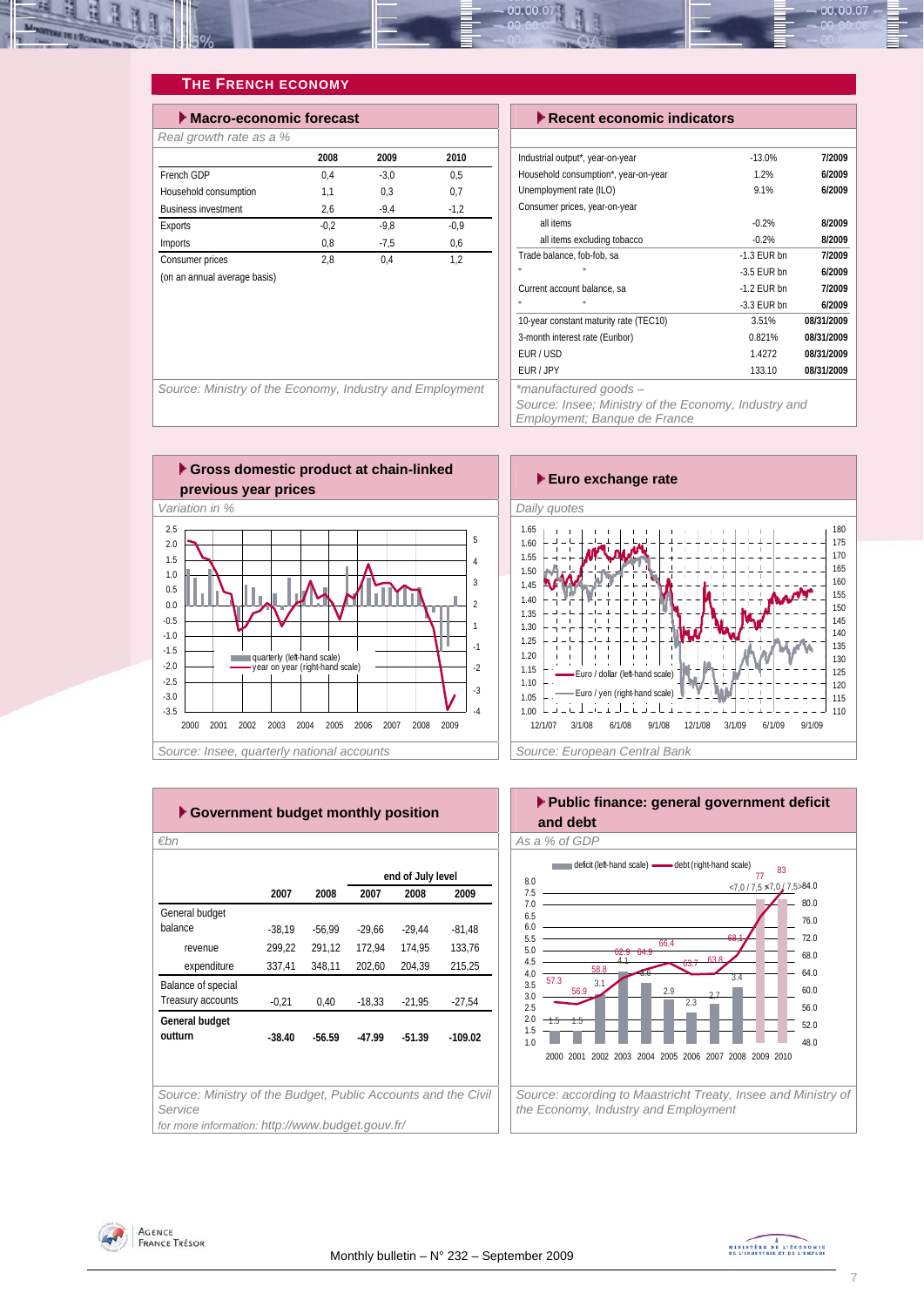|    | $\blacktriangleright$ Timetable for the release of French economic indicators               |    |                                                          |
|----|---------------------------------------------------------------------------------------------|----|----------------------------------------------------------|
|    | September 2009                                                                              |    | October 2009                                             |
| 4  | Central government budget: statement at end of July                                         | 8  | Foreign trade in August                                  |
| 10 | Industrial output in July                                                                   | 8  | Central government budget: statement at end of August    |
| 10 | Payroll employment: final results Q2-2009                                                   | 9  | Industrial output in August                              |
| 15 | Consumer prices: index for August                                                           | 13 | Balance of payments in August                            |
| 15 | Balance of payments in July                                                                 | 13 | Consumer prices: index for September                     |
| 18 | Wages: final statistics Q2-2009                                                             | 22 | Industrial trends: monthly survey for October            |
| 23 | Household consumption of manufactured goods in July/August                                  | 23 | Household consumption of manufactured goods in September |
| 23 | Industrial trends: monthly survey for September                                             | 26 | Job seekers in September                                 |
| 25 | Quarterly national accounts: final results Q2-2009                                          | 27 | New building starts in September                         |
| 24 | Job seekers in August                                                                       | 27 | Household confidence survey: September survey            |
| 30 | Industrial producer prices: July/August index                                               | 30 | Industrial producer prices: September index              |
|    | Harmonized index of consumer prices – Eurozone (Eurostat)<br>Index for August: September 16 |    |                                                          |

00.00.0

*Index for September: October 15* 

# **INTERNATIONAL COMPARISONS**





00.00.07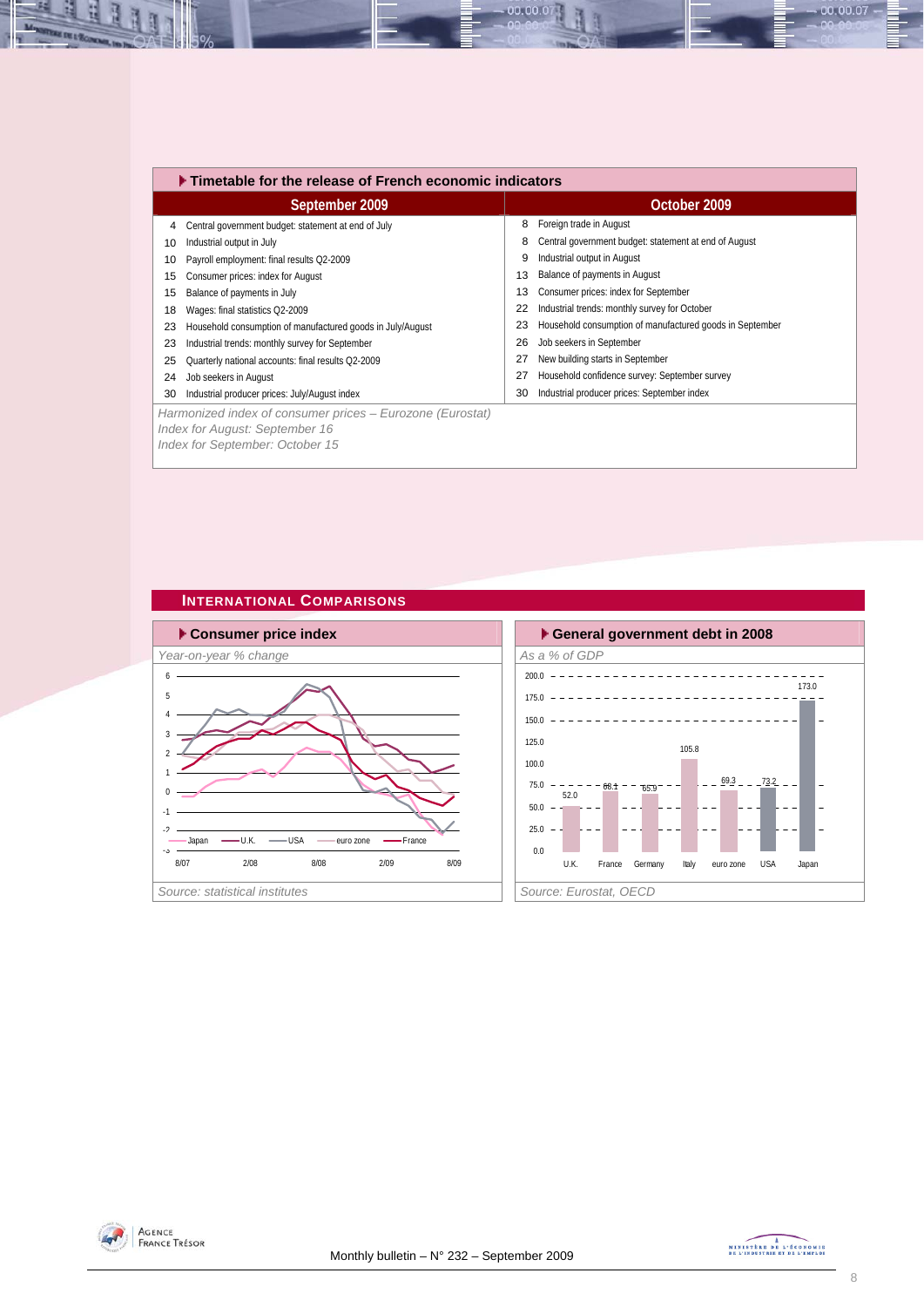#### **FRENCH GOVERNMENT NEGOTIABLE DEBT OUTSTANDING -** *DETTE NEGOCIABLE DE L'ETAT*

 $-00,00,07$ 

### **OAT au 31 août 2009** */ fungible Treasury bonds at August 31, 2009*

| . | . |
|---|---|
|   |   |
|   |   |

-11

**OF IN L'ECONOMIA** 

ž.

| <b>CODE ISIN</b><br><b>Euroclear France</b> | Libellé de l'emprunt /<br>Bond                                                                                                                                                                                                                                                                                                                                                                                                                 | Encours / Outstanding                | Coefficient d'indexation /<br>indexation coefficient | Valeur nominale/ démembré<br>face value | /stripped                   | <b>CODE ISIN</b><br>Euroclear France | Libellé de l'emprunt /<br>Bond                             | Encours / Outstanding                            | Coefficient d'indexation<br>/ indexation coefficient | Valeur nominale/ face value | démembré<br>/stripped     |
|---------------------------------------------|------------------------------------------------------------------------------------------------------------------------------------------------------------------------------------------------------------------------------------------------------------------------------------------------------------------------------------------------------------------------------------------------------------------------------------------------|--------------------------------------|------------------------------------------------------|-----------------------------------------|-----------------------------|--------------------------------------|------------------------------------------------------------|--------------------------------------------------|------------------------------------------------------|-----------------------------|---------------------------|
|                                             | Échéance 2009                                                                                                                                                                                                                                                                                                                                                                                                                                  | 19 224 137 038                       |                                                      |                                         |                             |                                      | Échéance 2019                                              | 42 751 468 664                                   |                                                      |                             |                           |
| FR0000186199                                | OAT 4% 25 octobre 2009                                                                                                                                                                                                                                                                                                                                                                                                                         | 19 224 137 038                       |                                                      |                                         | 435 533 000                 | FR0000189151                         | OAT 4.25% 25 avril 2019                                    | 28 002 000 000                                   |                                                      |                             | 202 790 000               |
|                                             | Échéance 2010                                                                                                                                                                                                                                                                                                                                                                                                                                  | 31 642 742 970                       |                                                      |                                         |                             | FR0000570921<br>FR0010776161         | OAT 8,5% 25 octobre 2019                                   | 8 844 392 893<br>5 888 000 000                   |                                                      |                             | 3 921 286 000<br>$\Omega$ |
| FR0000186603                                | OAT 5.5% 25 avril 2010                                                                                                                                                                                                                                                                                                                                                                                                                         | 15 791 719 352                       |                                                      |                                         | 495 720 000                 | FR0000570954 C                       | OAT 3,75% 25 octobre 2019<br>ETAT 9.82% 31 décembre 2019   | 17 075 771 (2)                                   |                                                      | (6692154)                   |                           |
| FR0000187023                                | OAT 5.5% 25 octobre 2010<br>Échéance 2011                                                                                                                                                                                                                                                                                                                                                                                                      | 15 851 023 618<br>52 122 318 072     |                                                      |                                         | 881 783 000                 |                                      |                                                            |                                                  |                                                      |                             |                           |
|                                             | OAT 6.5% 25 avril 2011                                                                                                                                                                                                                                                                                                                                                                                                                         | 19 572 445 710                       |                                                      |                                         |                             | FR0010050559                         | Échéance 2020<br>OATEi 2,25% 25 juillet 2020               | 19 017 286 500<br>19 017 286 500 (1)             | 1,12675                                              | (16878000000)               |                           |
| FR0000570731<br>FR00100943751               | OATi 1,6% 25 juillet 2011                                                                                                                                                                                                                                                                                                                                                                                                                      | 16 894 986 030 (1)                   | 1,10331                                              | (15 313 000 000)                        | 771 930 000<br>$\Omega$     |                                      | Échéance 2021                                              | 21 677 000 000                                   |                                                      |                             |                           |
| FR0000187874                                | OAT 5% 25 octobre 2011                                                                                                                                                                                                                                                                                                                                                                                                                         | 15 654 886 332                       |                                                      |                                         | 309 091 000                 | FR0010192997                         | OAT 3,75% 25 avril 2021                                    | 21 677 000 000                                   |                                                      |                             | 370 618 000               |
|                                             | Échéance 2012                                                                                                                                                                                                                                                                                                                                                                                                                                  | 59 084 874 803                       |                                                      |                                         |                             |                                      | Échéance 2022                                              | 1 243 939 990                                    |                                                      |                             |                           |
| FR0000188328                                | OAT 5% 25 avril 2012                                                                                                                                                                                                                                                                                                                                                                                                                           | 17 169 110 580                       |                                                      |                                         | 494 450 000                 | FR0000571044                         | OAT 8.25% 25 avril 2022                                    | 1 243 939 990                                    |                                                      |                             | 807 750 000               |
| FR00001880131                               | OATEI 3% 25 juillet 2012                                                                                                                                                                                                                                                                                                                                                                                                                       | 16 875 943 960 (1)                   | 1,16434                                              | (14 494 000 000)                        | $\Omega$                    |                                      | Échéance 2023                                              | 33 117 653 483                                   |                                                      |                             |                           |
| FR0000188690                                | OAT 4,75% 25 octobre 2012                                                                                                                                                                                                                                                                                                                                                                                                                      | 19 554 122 924                       |                                                      |                                         | 387 296 000                 | FR0000571085                         | OAT 8,5% 25 avril 2023                                     | 10 606 195 903                                   |                                                      |                             | 6 873 325 000             |
| FR0000570780                                | OAT 8,5% 26 décembre 2012                                                                                                                                                                                                                                                                                                                                                                                                                      | 5 485 697 339                        |                                                      |                                         |                             | FR0010585901                         | OATi 2,1% 25 juillet 2023                                  | 5 898 457 580 (1)                                | 1,03174                                              | (5717000000)                | $\Omega$                  |
|                                             | Échéance 2013                                                                                                                                                                                                                                                                                                                                                                                                                                  | 56 421 373 450                       |                                                      |                                         |                             | FR0010466938                         | OAT 4,25% 25 octobre 2023                                  | 16 613 000 000                                   |                                                      |                             | 293 902 000               |
| FR0000188989                                | OAT 4% 25 avril 2013                                                                                                                                                                                                                                                                                                                                                                                                                           | 19 827 183 879                       |                                                      |                                         | 139 150 000                 |                                      | Échéance 2025                                              | 10 610 928 118                                   |                                                      |                             |                           |
| FR00001889551                               | OATi 2,5% 25 juillet 2013                                                                                                                                                                                                                                                                                                                                                                                                                      | 17 619 431 892 (1)                   | 1,12098                                              | (15717882471)                           | $\Omega$                    | FR0000571150                         | OAT 6% 25 octobre 2025                                     | 10 610 928 118                                   |                                                      |                             | 2 927 177 000             |
| FR0010011130                                | OAT 4% 25 octobre 2013                                                                                                                                                                                                                                                                                                                                                                                                                         | 18 974 757 679                       |                                                      |                                         | 238 620 000                 |                                      | Échéance 2028                                              | 16 173 709                                       |                                                      |                             |                           |
|                                             | Échéance 2014                                                                                                                                                                                                                                                                                                                                                                                                                                  | 37 908 724 224                       |                                                      |                                         |                             | FR0000571226 C                       | OAT zéro coupon 28 mars 2028                               | 16 173 709 (3)                                   |                                                      | (46232603)                  |                           |
| FR0010061242                                | OAT 4% 25 avril 2014                                                                                                                                                                                                                                                                                                                                                                                                                           | 19 254 752 234                       |                                                      |                                         | 119 375 000                 |                                      | Échéance 2029                                              | 25 754 841 519                                   |                                                      |                             |                           |
| FR0010112052                                | OAT 4% 25 octobre 2014                                                                                                                                                                                                                                                                                                                                                                                                                         | 18 653 971 990                       |                                                      |                                         | 132 550 000                 | FR0000571218                         | OAT 5,5% 25 avril 2029                                     | 16 990 880 458                                   |                                                      |                             | 2 667 516 000             |
|                                             | Échéance 2015                                                                                                                                                                                                                                                                                                                                                                                                                                  | 58 470 384 873                       |                                                      |                                         |                             | FR00001864131                        | OATi 3,4% 25 juillet 2029                                  | 8763961061 (1)                                   | 1,17619                                              | (7451144000)                | $\Omega$                  |
| FR0010163543                                | OAT 3.5% 25 avril 2015                                                                                                                                                                                                                                                                                                                                                                                                                         | 19 388 313 893                       |                                                      |                                         | 149 650 000                 |                                      | Échéance 2032                                              | 28 682 850 970                                   |                                                      |                             |                           |
| FR00101355251<br>FR0010216481               | OATEi 1,6% 25 juillet 2015<br>OAT 3% 25 octobre 2015                                                                                                                                                                                                                                                                                                                                                                                           | 14 042 070 980 (1)<br>25 040 000 000 | 1,10411                                              | (12 718 000 000)                        | $\mathbf{0}$<br>267 394 000 | FR00001887991<br>FR0000187635        | OATEi 3,15% 25 juillet 2032<br>OAT 5,75% 25 octobre 2032   | 10 273 528 370 (1)<br>18 409 322 600             | 1,14163                                              | (8 999 000 000)             | $\Omega$<br>6 778 299 000 |
|                                             | Échéance 2016                                                                                                                                                                                                                                                                                                                                                                                                                                  | 44 002 000 000                       |                                                      |                                         |                             |                                      | Échéance 2035                                              | 15 614 000 000                                   |                                                      |                             |                           |
| FR0010288357                                | OAT 3.25% 25 avril 2016                                                                                                                                                                                                                                                                                                                                                                                                                        | 21 980 000 000                       |                                                      |                                         | 32 550 000                  | FR0010070060                         | OAT 4,75% 25 avril 2035                                    | 15 614 000 000                                   |                                                      |                             | 3 380 786 000             |
| FR0000187361                                | OAT 5% 25 octobre 2016                                                                                                                                                                                                                                                                                                                                                                                                                         | 22 022 000 000                       |                                                      |                                         | 1 175 730 000               |                                      | Échéance 2038                                              | 23 889 000 000                                   |                                                      |                             |                           |
|                                             | Échéance 2017                                                                                                                                                                                                                                                                                                                                                                                                                                  | 57 331 461 940                       |                                                      |                                         |                             | FR0010371401                         | OAT 4% 25 octobre 2038                                     | 23 889 000 000                                   |                                                      |                             | 3 473 800 000             |
| FR0010415331                                | OAT 3,75% 25 avril 2017                                                                                                                                                                                                                                                                                                                                                                                                                        | 19 990 000 000                       |                                                      |                                         | 212 000 000                 |                                      | Échéance 2040                                              | 5 743 336 810                                    |                                                      |                             |                           |
| FR00102351761                               | OATi 1% 25 juillet 2017                                                                                                                                                                                                                                                                                                                                                                                                                        | 18 929 461 940 (1)                   | 1.06429                                              | (17786000000)                           | $\mathbf{0}$                | FR00104473671                        | OATEi 1,8% 25 juillet 2040                                 | 5 743 336 810 (1)                                | 1.05751                                              | (5 431 000 000)             |                           |
| FR0010517417                                | OAT 4.25% 25 octobre 2017                                                                                                                                                                                                                                                                                                                                                                                                                      | 18 412 000 000                       |                                                      |                                         | 221 700 000                 |                                      | Échéance 2041                                              | 6 000 000 000                                    |                                                      |                             |                           |
|                                             | Échéance 2018                                                                                                                                                                                                                                                                                                                                                                                                                                  | 38 963 000 000                       |                                                      |                                         |                             | FR0010773192                         | OAT 4.5% 25 avril 2041                                     | 6 000 000 000                                    |                                                      |                             | 1 320 000 000             |
| FR0010604983                                | OAT 4% 25 avril 2018                                                                                                                                                                                                                                                                                                                                                                                                                           | 21 294 000 000                       |                                                      |                                         | 122 250 000                 |                                      | Échéance 2055                                              | 14 926 000 000                                   |                                                      |                             |                           |
| FR0010670737                                | OAT 4,25% 25 octobre 2018                                                                                                                                                                                                                                                                                                                                                                                                                      | 17 669 000 000                       |                                                      |                                         | 3 200 000                   | FR0010171975                         | OAT 4% 25 avril 2055                                       | 14 926 000 000                                   |                                                      |                             | 3 547 567 000             |
|                                             |                                                                                                                                                                                                                                                                                                                                                                                                                                                |                                      |                                                      |                                         |                             |                                      |                                                            | <b>Total OAT / total fungible Treasury bonds</b> |                                                      |                             | 704 215 497 133           |
|                                             | (1) Encours OAT indexées = valeur nominale x coefficient d'indexation / indexed bonds outstanding = face value x indexation coefficient<br>(2) y compris intérêts capitalisés au 31/12/2008 / including coupons capitalized at 12/31/2008 ; non offerte à la souscription / not open to subscription                                                                                                                                           |                                      |                                                      |                                         |                             |                                      |                                                            | Encours démembré /stripped outstanding           |                                                      |                             | 43 154 788 000            |
|                                             | (3) valeur actualisée au 28/03/2009 / actualized value at 03/28/2009 ; non offerte à la souscription / not open to subscription<br>OATi: OAT indexée sur l'indice français des prix à la consommation (hors tabac) / OAT indexed on the French consumer price index (excluding tobacco)<br>OATEI: OAT indexée sur l'indice des prix à la consommation harmonisé de la zone euro (hors tabac) / OAT indexed on the eurozone harmonized index of |                                      |                                                      |                                         |                             |                                      | En % des lignes démembrables<br>As a % of strippable bonds |                                                  |                                                      |                             | 6.18%                     |
| consumer price (excluding tobacco)          |                                                                                                                                                                                                                                                                                                                                                                                                                                                |                                      |                                                      |                                         |                             |                                      | Durée de vie movenne                                       |                                                  |                                                      |                             | 9 ans et 346 jours        |

*Average maturity 9 years and 346 days* 





 $-00,00,07$ 

 $00.00$